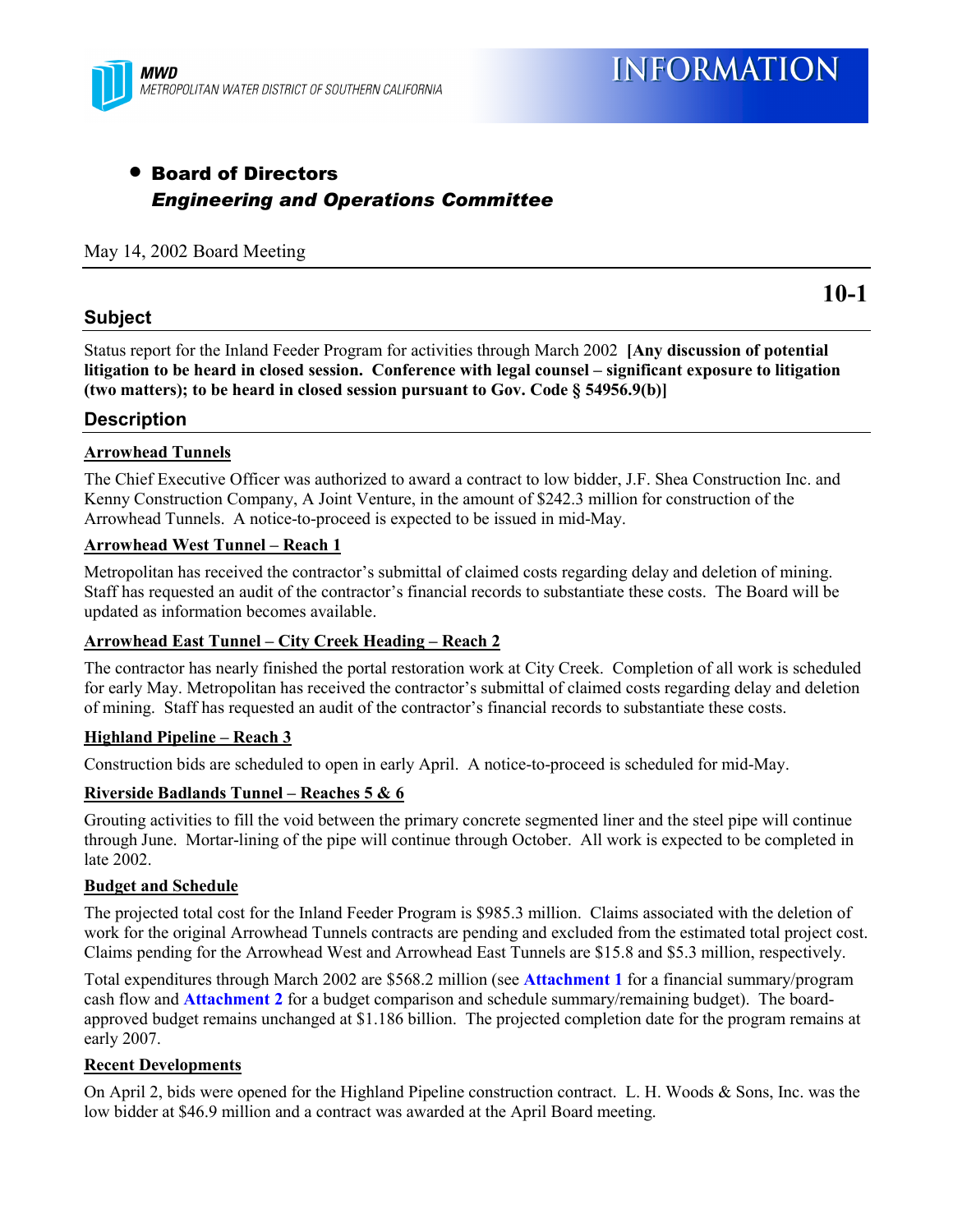### **Policy**

Board Request

### **Fiscal Impact**

Refer to **Attachment 1** and **Attachment 2**.

4/13/2002 *Roy L. Wolfe Manager, Corporate Resources Date*

7 4/22/2002 *Date Ronald R. Gastel* 

*Chief Executive Officer*

**Attachment 1 – Financial Summary/Program Cash Flow Attachment 2 – Budget Comparison and Schedule Summary/Remaining Budget**

BLA #1296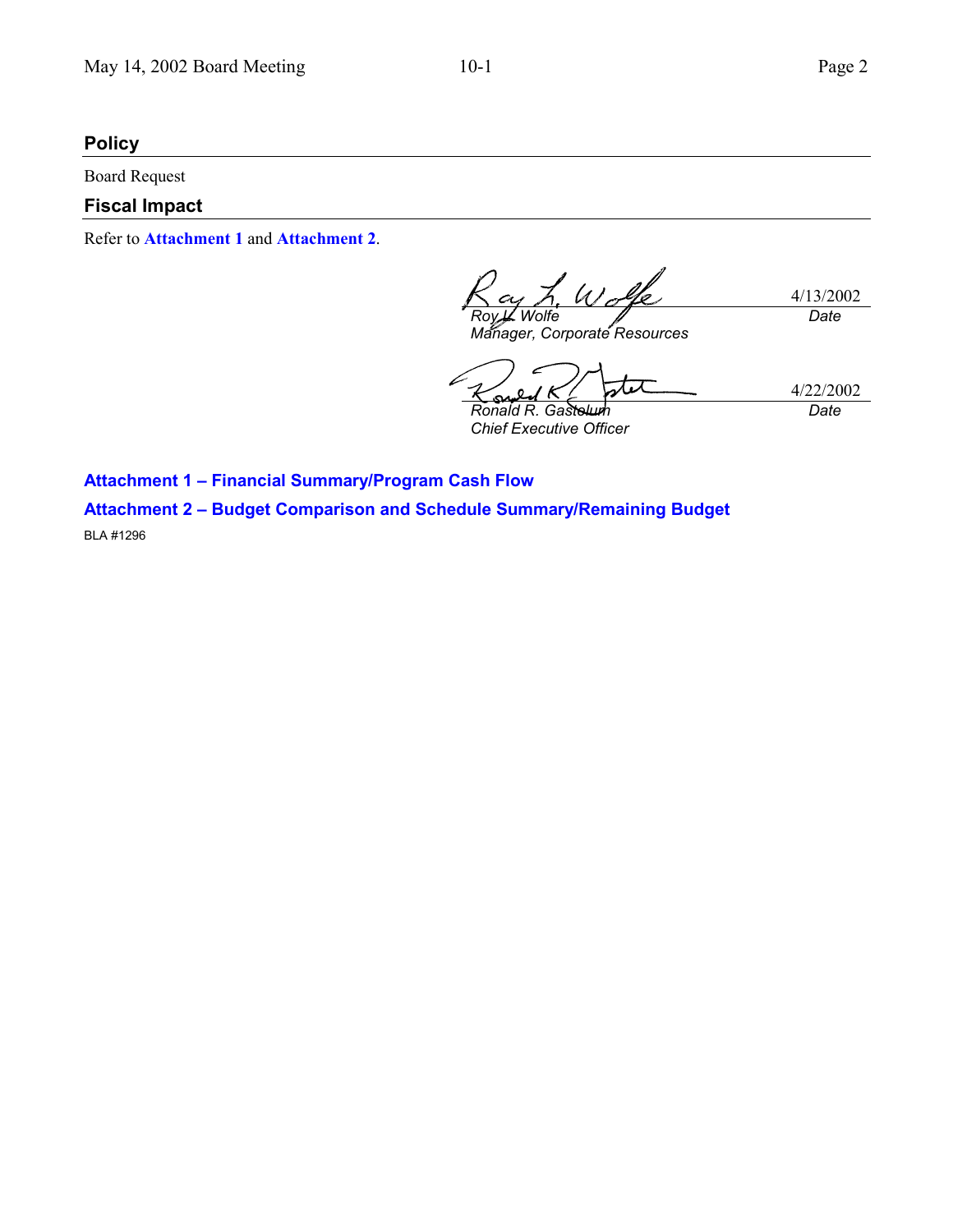

# **Program Cash Flow**